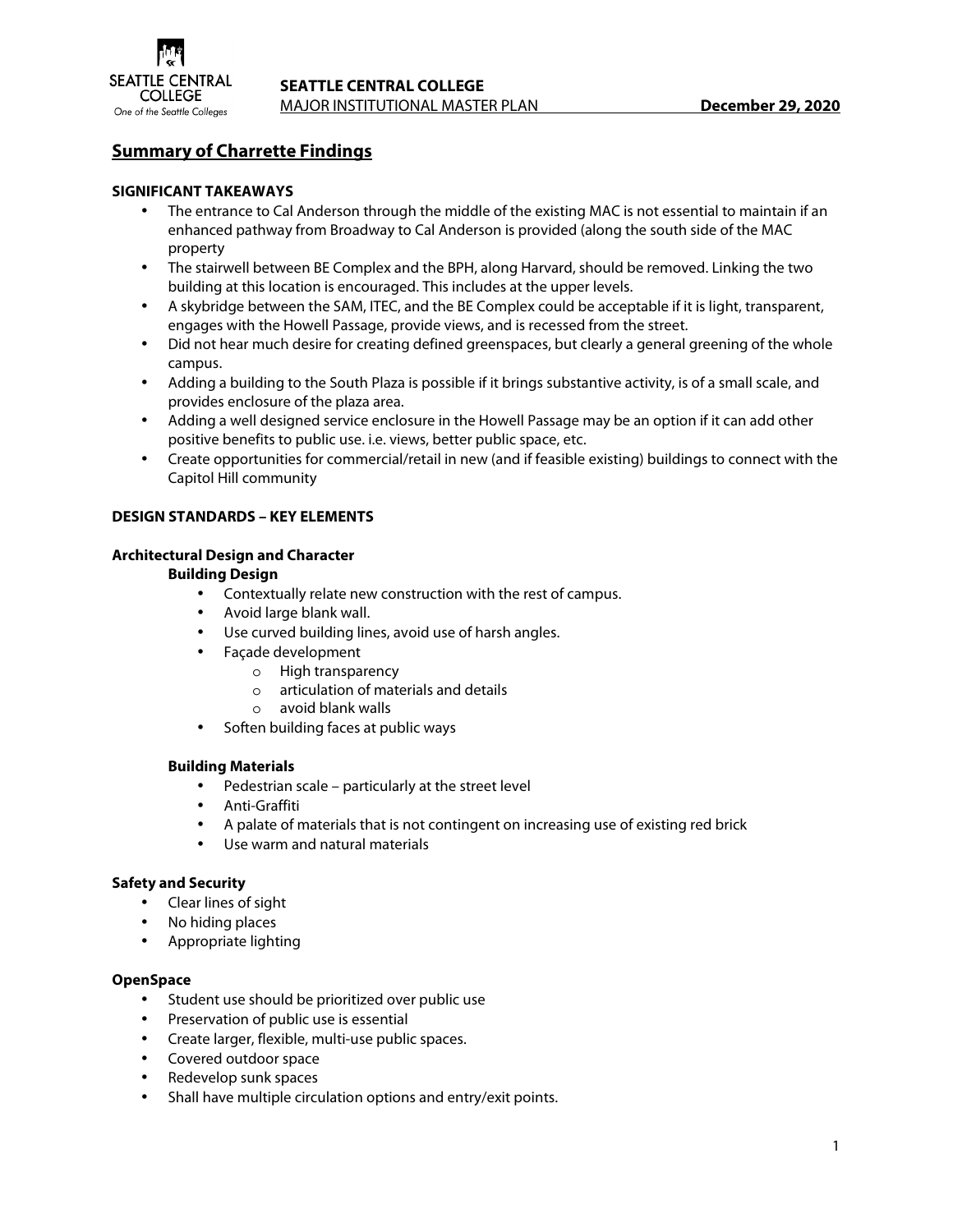

# **SEATTLE CENTRAL COLLEGE**

MAJOR INSTITUTIONAL MASTER PLAN **December 29, 2020** 

### **Greenspaces**

- Create a campus-wide strategy for green stormwater management.
- Existing greenspaces need enhancements
- Shall have multiple circulation options and entry/exit points.

#### **Landscape**

- Trees Street, New, Protection of Existing, Replacement
- Stormwater Treatment
- Native
- Pollination
- A palette of plantings to brand/define the campus environs.

#### **Accessibility**

- Accessibility along all publicly accessible pathways
	- Pine/Harvard to Broadway
	- Howell Street Passage
	- Broadway to Cal Anderson via the Mitchel Activity Center

#### **Campus Edges**

- Use Arches/Gateways/etc. to provide physical transition from Campus to public realm.
	- Entrances to South Plaza
	- Entrance to Howell Passage
	- Entrance to Cal Anderson
- Provide active uses at campus edges

#### **Lighting**

- For Safety (stairs, circulation pathways)
- Pedestrian Scales
- To accentuate building features/art/landscape, etc.
- Multi-level hierarchy of lighting for different spaces and uses
- To create visual interest

#### **Campus Identity Elements**

- Building Materials
- Hardscape
- Landscape
- Branded signage and wayfinding
- Distinguish/accentuate main campus entries from student entries.

#### **Activating the Streetscape**

- Provide buildings/site development that has a pedestrian scale where it meets the streetscape
- Provide highly active spaces behind building facades with visibility into and out of buildings

#### **Activating Spaces**

- Use Art
- Transparency at active uses
- Use college programs/activities to create visual interest (café/gallery/exhibit)
- Temporary/pop-up spaces and uses
- Seating and furniture for students and community to occupy space.